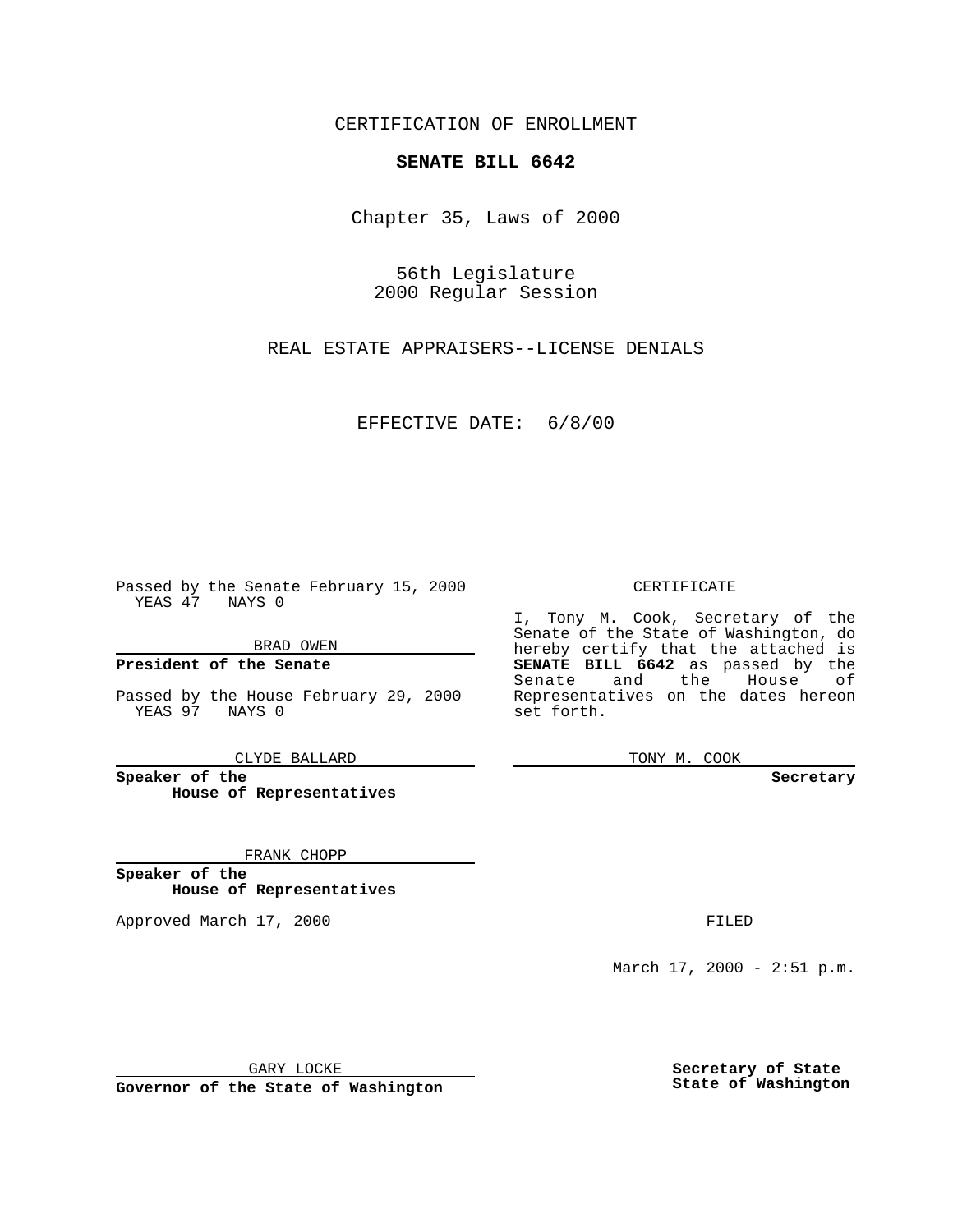## **SENATE BILL 6642** \_\_\_\_\_\_\_\_\_\_\_\_\_\_\_\_\_\_\_\_\_\_\_\_\_\_\_\_\_\_\_\_\_\_\_\_\_\_\_\_\_\_\_\_\_\_\_

\_\_\_\_\_\_\_\_\_\_\_\_\_\_\_\_\_\_\_\_\_\_\_\_\_\_\_\_\_\_\_\_\_\_\_\_\_\_\_\_\_\_\_\_\_\_\_

Passed Legislature - 2000 Regular Session

## **State of Washington 56th Legislature 2000 Regular Session**

**By** Senators Benton, Heavey, Shin and Oke

Read first time 01/21/2000. Referred to Committee on Commerce, Trade, Housing & Financial Institutions.

1 AN ACT Relating to grounds for disciplinary action against a 2 licensed or certified real estate appraiser; and amending RCW 3 18.140.160.

4 BE IT ENACTED BY THE LEGISLATURE OF THE STATE OF WASHINGTON:

5 **Sec. 1.** RCW 18.140.160 and 1996 c 182 s 9 are each amended to read 6 as follows:

 The director may deny an application for licensure or certification and may impose any one or more of the following sanctions against a state-licensed or state-certified appraiser: Suspend, revoke, or levy a fine not to exceed one thousand dollars for each offense and/or otherwise discipline in accordance with the provisions of this chapter, for any of the following acts or omissions:

13 (1) Failing to meet the minimum qualifications for state licensure 14 or certification established by or pursuant to this chapter;

 (2) Procuring or attempting to procure state licensure or certification under this chapter by knowingly making a false statement, knowingly submitting false information, or knowingly making a material misrepresentation on any application filed with the director;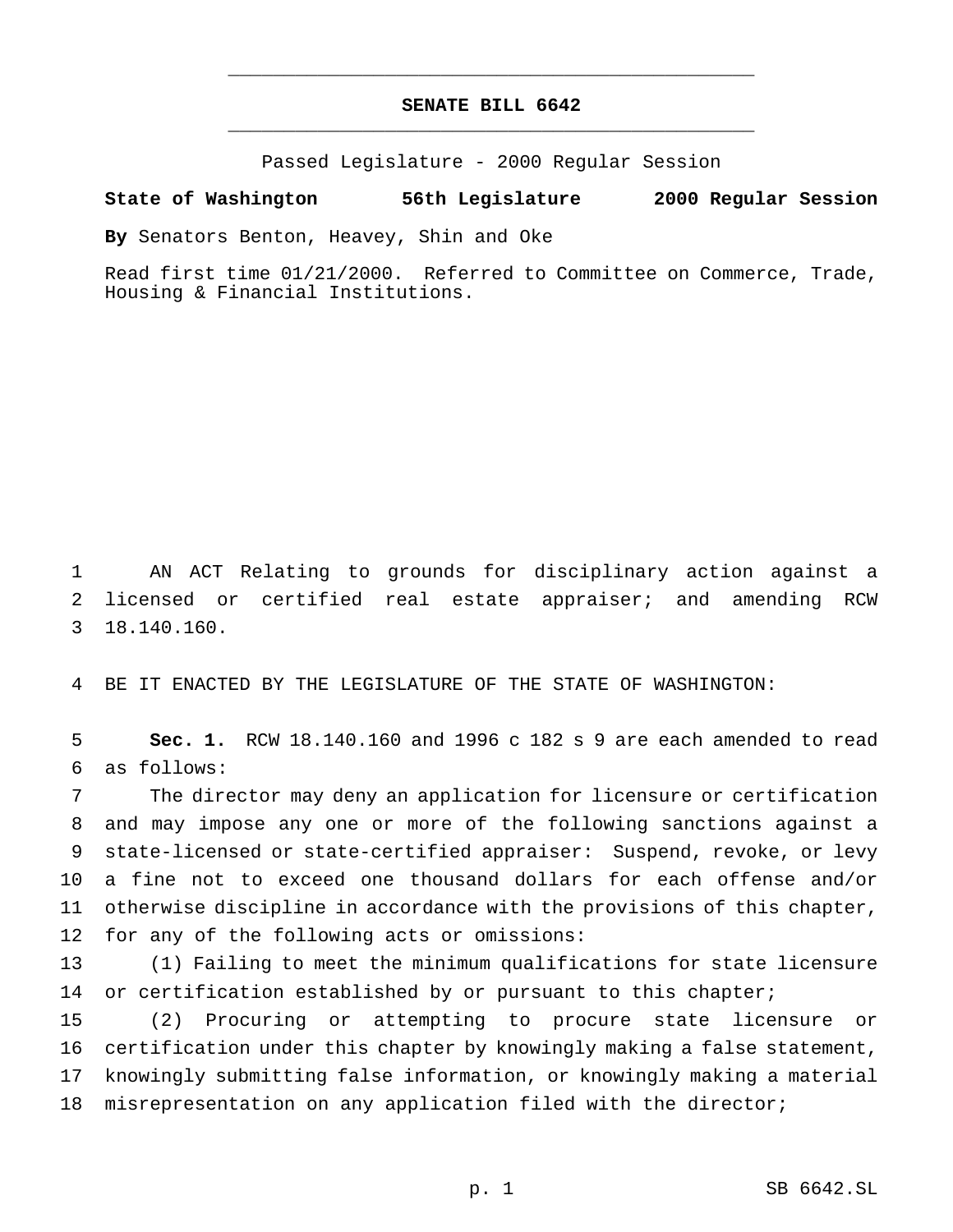(3) Paying money other than the fees provided for by this chapter to any employee of the director or the committee to procure state licensure or certification under this chapter;

 (4) Obtaining a license or certification through the mistake or inadvertence of the director;

 (5) Conviction of any gross misdemeanor or felony or the commission of any act involving moral turpitude, dishonesty, or corruption whether or not the act constitutes a crime. If the act constitutes a crime, conviction in a criminal proceeding is not a condition precedent to disciplinary action. Upon such a conviction, however, the judgment and sentence is conclusive evidence at the ensuing disciplinary hearing of the guilt of the license or certificate holder or applicant of the crime described in the indictment or information, and of the person's violation of the statute on which it is based. For the purposes of this section, conviction includes all instances in which a plea of guilty or nolo contendere is the basis for the conviction and all proceedings in which the sentence has been deferred or suspended. Nothing in this section abrogates rights guaranteed under chapter 9.96A 19 RCW. However, RCW 9.96A.020 does not apply to a person who is required to register as a sex offender under RCW 9A.44.130;

 (6) Failure or refusal without good cause to exercise reasonable diligence in developing an appraisal, preparing an appraisal report, or communicating an appraisal;

 (7) Negligence or incompetence in developing an appraisal, preparing an appraisal report, or communicating an appraisal;

 (8) Continuing to act as a state-licensed or state-certified real estate appraiser when his or her license or certificate is on an expired status;

 (9) Failing, upon demand, to disclose any information within his or her knowledge to, or to produce any document, book, or record in his or her possession for inspection of the director or the director's authorized representatives acting by authority of law;

 (10) Violating any provision of this chapter or any lawful rule 34 ((or regulation)) made by the director pursuant thereto;

(11) Advertising in a false, fraudulent, or misleading manner;

 (12) Suspension, revocation, or restriction of the individual's license or certification to practice the profession by competent authority in any state, federal, or foreign jurisdiction, with a